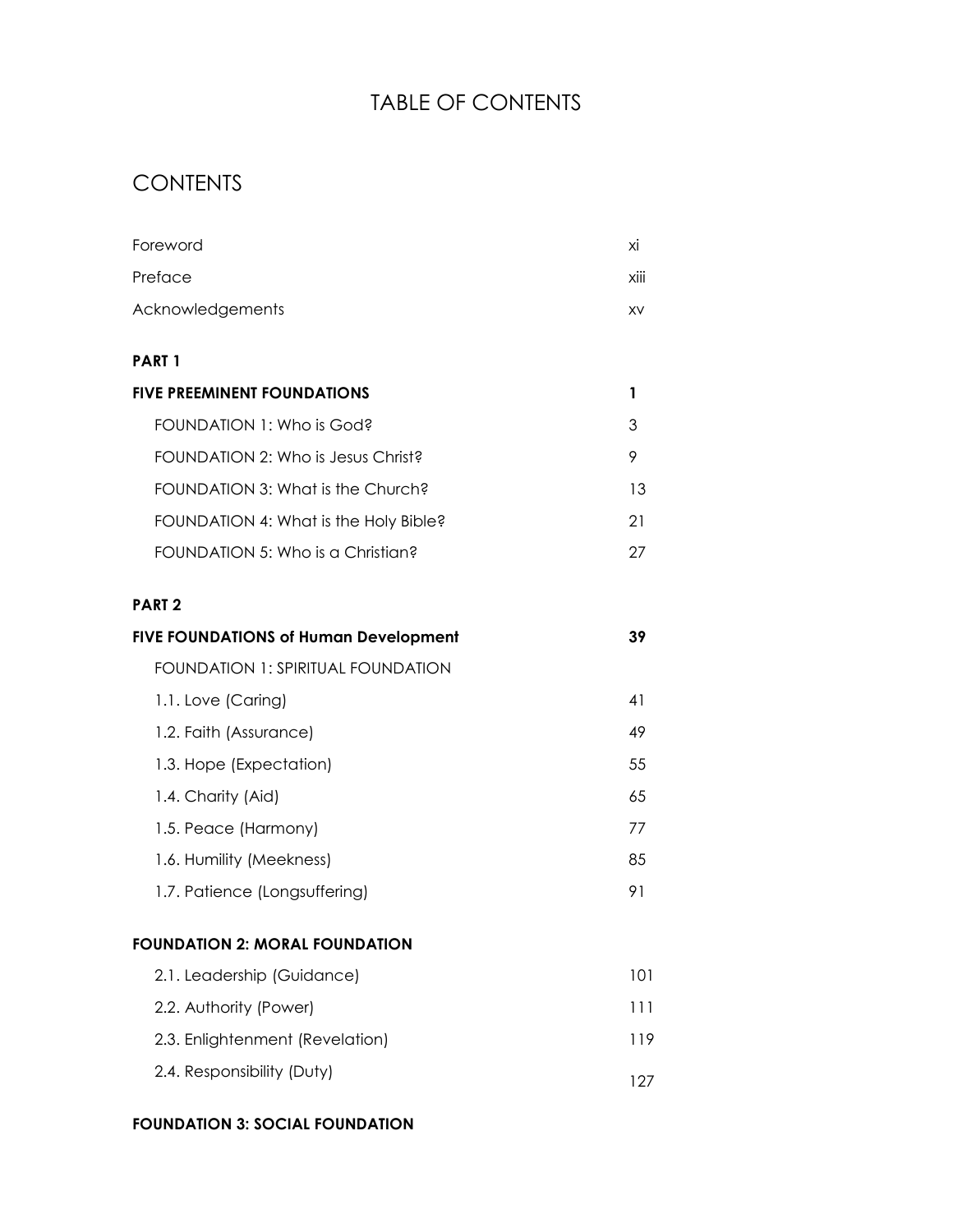| 3.1. Relationship (Relations)                | 135 |
|----------------------------------------------|-----|
| 3.2. Race and Racial Perspectives (Oneness)  | 143 |
| 3.3. Behavior (Conduct)                      | 153 |
| 3.4. Self-esteem (Self-confidence)           | 161 |
| <b>FOUNDATION 4: INTELLECTUAL FOUNDATION</b> |     |
| 4.1. Intelligence (Intellect)                | 173 |
| 4.2. Education (Learning)                    | 185 |
| 4.3. Knowledge (Understanding)               | 195 |
| 4.4. Capability (Ability)                    | 205 |
| <b>FOUNDATION 5: PHYSICAL FOUNDATION</b>     |     |
| 5.1. Health, Faith and Suffering             | 217 |
| 5.2. Catastrophic Diseases                   | 227 |
| 5.3. Physical Health                         | 231 |
| APPENDIXES:                                  |     |
| Select Bibliography                          | 237 |
| Epilogue                                     | 245 |
| Biography of: Errol A. Gibbs                 | 247 |
| Biography of: Philip A. Grey                 | 249 |

*Genre: Personal & Practical Guide/ Self-Help (general)/ Religion (Spirituality)/ Inspirational/ Enlightenment/ Empowerment/ Philosophy (General)*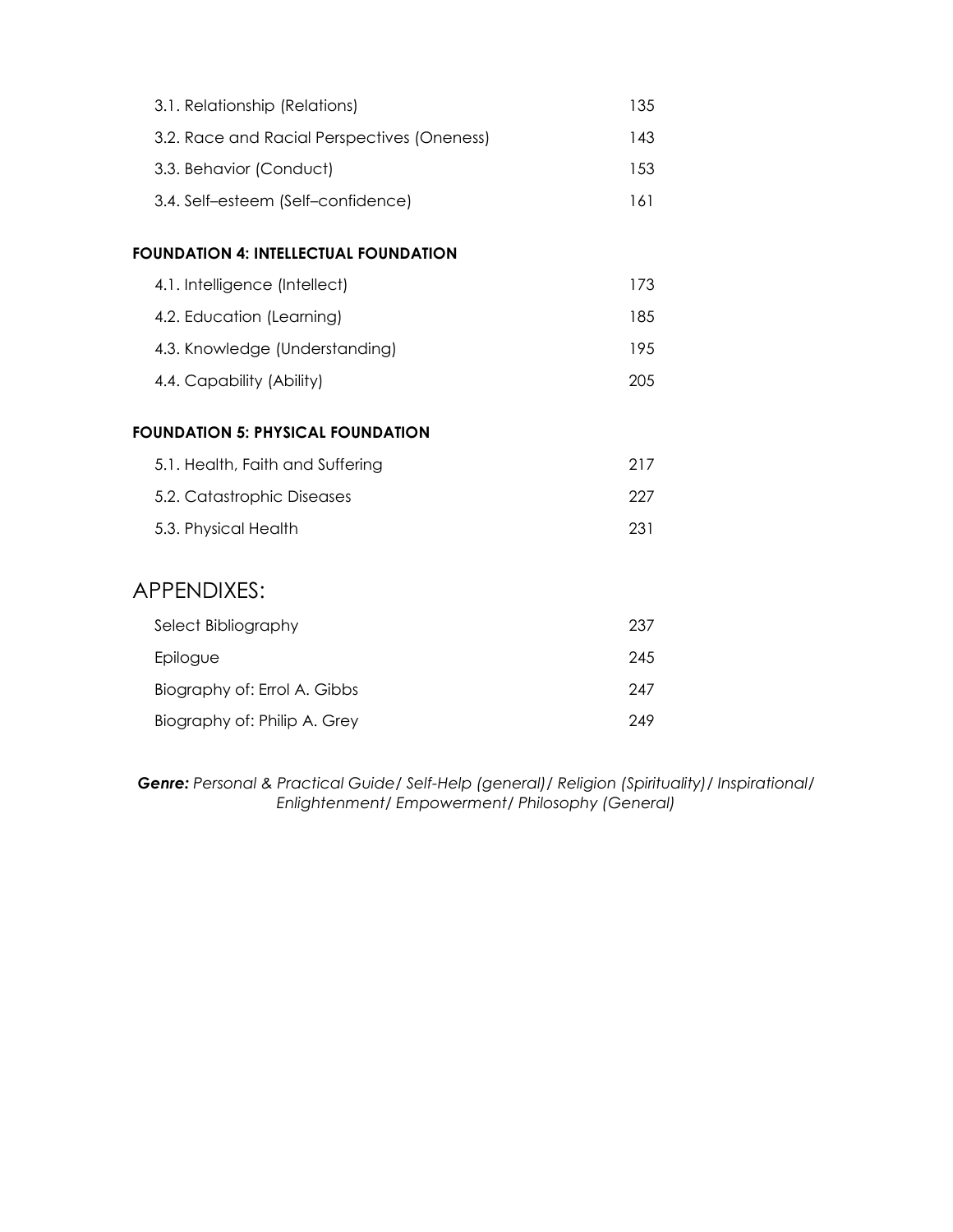## FOREWORD

Thoughts to Enlighten and Empower the Mind is a compilation of 2001 questions and philosophical thoughts extracted from the authors' seminal work Five Foundations of Human Development (FFHD). These thoughts follow the same chronology of information that helps to promote fulfilling lives through human development from spiritual, moral, social, intellectual and physical perspectives.

The authors proffer that people possess the capacity to rise to a higher state of civilization when they allow their thoughts to permeate their minds with hope and optimism for the future of humanity. Our thoughts and our emotions have a significant influence on our carnal impulses and desires.

Many great religious and philosophical thinkers, past and present have concluded that thoughts transform and our innermost thoughts transcend out outwardly actions or reactions. Where do thoughts come from and why it is essential to think positive thoughts?" Thoughts originate in the mental realm and manifest in the physical realm.

Our thoughts are the totality of our experiences and circumstances, including, religious, racial, cultural, social, and economic. Our deeply contemplated thoughts determine our hopes dreams and aspirations. They motivate us to act or react to circumstances spontaneously or with premeditation.

Thoughts are the gatekeepers of the mind. Positive thoughts open gates for positive actions to blossom, conversely, negative thoughts opens gates for negative actions to blossom. Consequently, we have the capacity to direct our actions by our thoughts. The totality of human knowledge teaches that every action begins with a thought, and behind every thought, there is a thinking being, and no physical action, reaction, or creation can precede the thought or the thinker. Likewise, no action or object of creation come into being without a thinker.

It is for this reason that we believe that we (human beings) are capable of creating a better world, and making new history when we revolutionize the way we think. We present many of the critical inquiries of our modern era in this anthology of revolutionary thoughts taken from our main body of work: Five Foundations of Human Development (FFHD) (Spiritual, Moral, Social, Intellectual, and Physical), and the companion text, Five Preeminent Foundations.

These selected verses challenge conventional thinking regarding issues that have a significant impact on human existence. Some of these problems include, but are not limited to Christianity, religion, hope, charity, peace, humility, leadership, authority, race, self-esteem, intelligence, education, militarism, capitalism, knowledge, capability, and health.

We strive to present a revolutionary response to problems and solution perspectives to some of the challenges of our modern era. Though our message relies extensively on references to Biblical Scripture, it is not literature exclusively for Christians. Our discourse recognizes the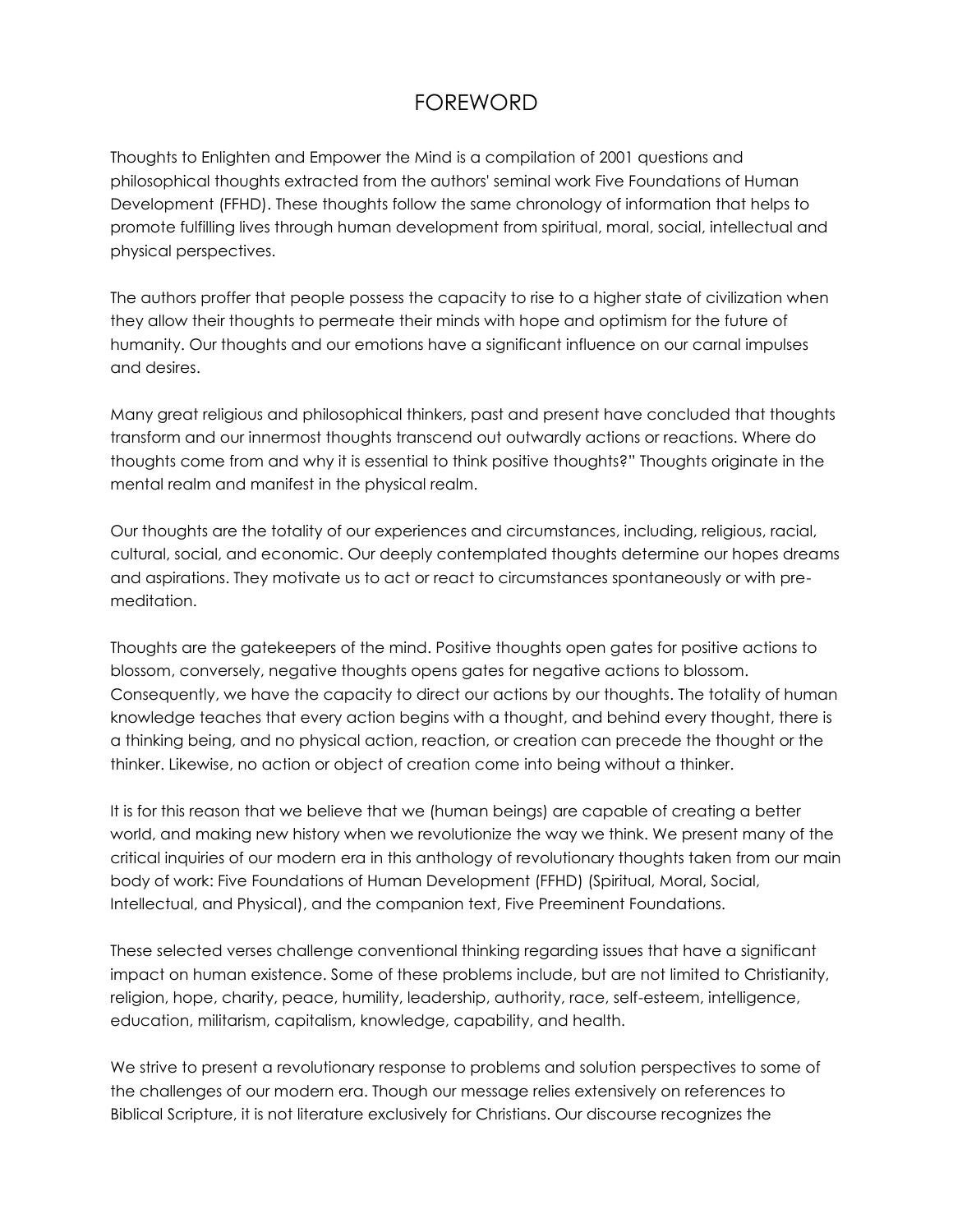message of other world religions, researchers, and revolutionaries regarding their approach to solutions to the myriad of problems that confront us in the global village. We believe that it is only through a new and revolutionary way of thinking about human life, liberty, and justice we can revolutionize our mind, our sphere of influence and our world.

*Genre: Personal & Practical Guide/ Self-Help (general)/ Religion (Spirituality)/ Inspirational/ Enlightenment/ Empowerment/ Philosophy (General)*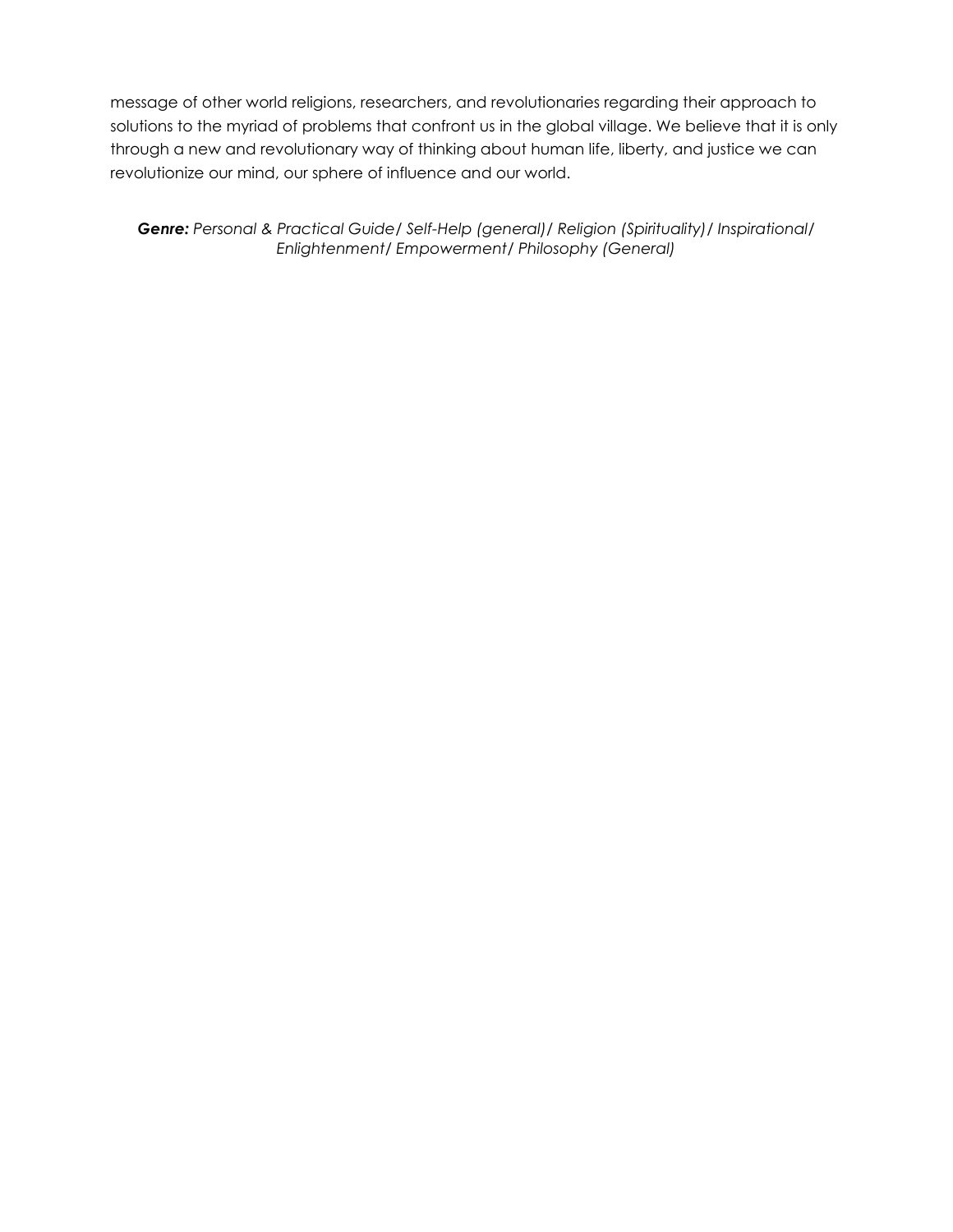#### PREFACE

Many great religious and philosophical thinkers, past and present have concluded that thoughts transform, and our innermost thoughts transcend out outwardly actions or reactions. Where do thoughts come from and why it is essential to think positive thoughts?" Thoughts are birthed in the mental realm and manifest in the physical realm. Our thoughts are the total of our experiences and circumstances, including, religious, racial, cultural, social, and economic. Our deeply contemplated thoughts determine our hopes dreams and aspirations.

They motivate us to act or react to circumstances spontaneously or with pre*–*meditation. Thoughts are the gatekeepers of the mind. Positive thoughts open gates for positive actions to blossom, conversely, negative thoughts opens gates for negative actions to blossom. Consequently, we have the capacity to direct our actions by our thoughts.

The total of human knowledge teach that every action begins with a thought, and behind every thought, there is a thinking being, and no physical action, reaction, or creation can precede the thought or the thinker. Neither, can an action or object of creation come into being without a thinker?

It is for this reason that we believe that we (human beings) are capable of creating a better world, and making new history when we revolutionize the way we think. We present many of the critical enquiries of our modern era in this anthology of revolutionary thoughts taken from our main body of work: *Five Foundations of Human Development* (FFHD) (Spiritual, Moral, Social, Intellectual, and Physical), and the companion text, *Five Preeminent Foundations*.

These selected verses challenge conventional thinking regarding issues that have a significant impact on human existence. Some of these problems include, but are not limited to Christianity, religion, hope, charity, peace, humility, leadership, authority, race, self*–*esteem, intelligence, education, militarism, capitalism, knowledge, capability, and health.

We strive to present a revolutionary response to problems and solution perspectives to some of the challenges of our modern era. Though our message relies extensively on references to Biblical Scripture, it is not literature exclusively for Christians. Our discourse recognizes the message of other world religions, researchers, and revolutionaries regarding their approach to solutions to the myriad of problems that confront us in the global village. We believe that it is only through a new and revolutionary way of thinking about human life, liberty, and justice we can revolutionize our mind, our sphere of influence and our world.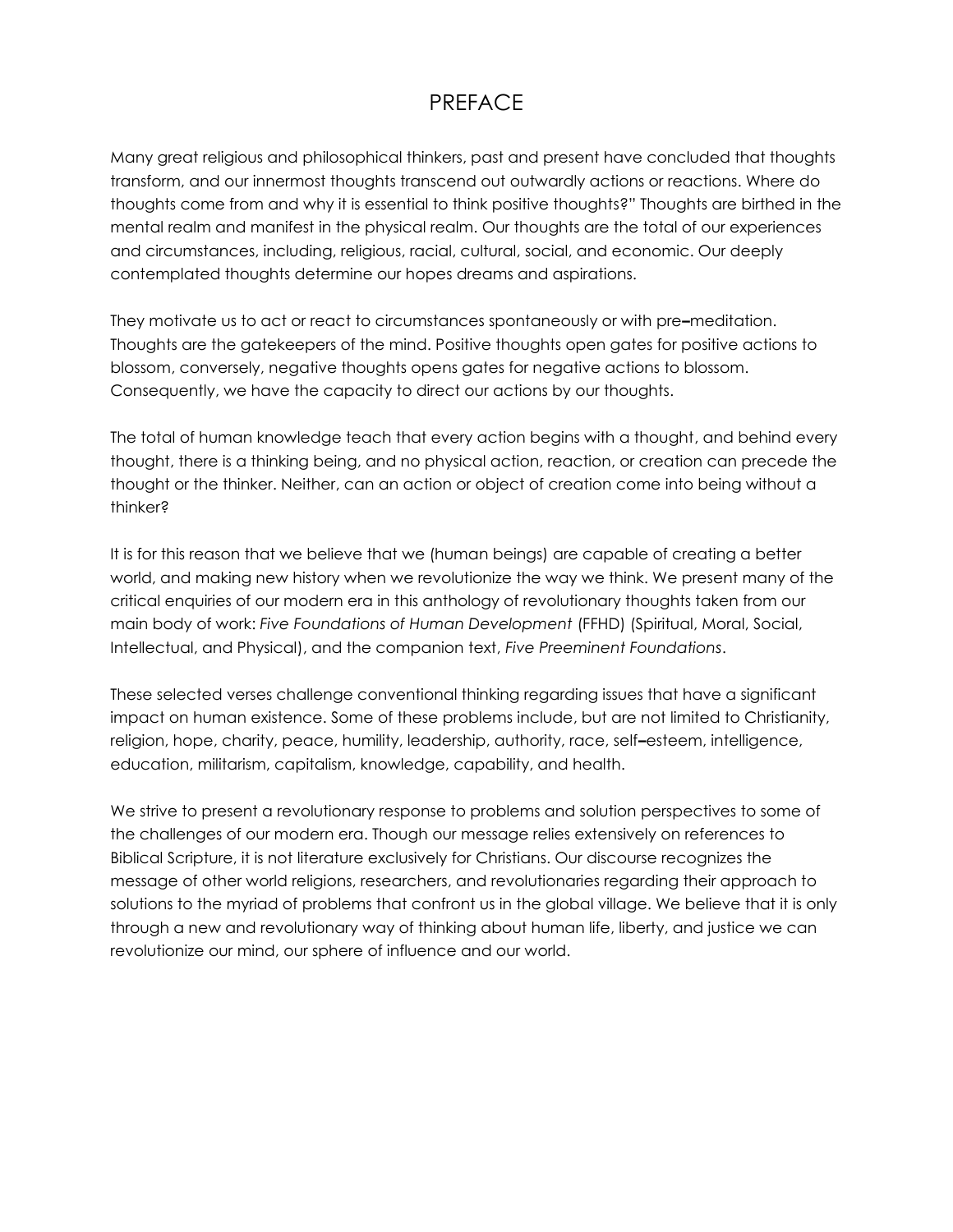#### SYNOPSIS

"Let the peace of Christ rule in your hearts, since as members of one body you were called to peace. And be thankful. Let the word of Christ dwell in you richly as you teach and admonish one another with all wisdom, and as you sing psalms, hymns, and spiritual songs with gratitude in your hearts to God. And whatever you do, whether in word or deed, do it all in the name of the Lord Jesus." Colossians 3:15–17 (NIV)

- 887) What is leadership? What qualities make a great leader? A leader is someone who knows that servant–hood and humility are the core strengths of leadership.
- 888) A servant leader knows that when he or she makes available equitable opportunities for growth, his or her followers benefit from enhanced mental and productive capacities.
	- 889) There is a growing body of individuals in every occupation expressing some level of discontent with leadership in our modern era. Many search for leadership worth following.
	- 890) They search for a new leadership that is authentic, and can engender, sustain, and nurture societies and nations, but only he or she who serves is qualified to lead.
- 891) What are the moral considerations of a leader? A leader is acutely aware that fear cannot effectively stimulate cooperation, ambition, initiative, or creativity in others.
	- 892) A leader recognizes that the existence and moral growth of individuals, societies, and nations depend upon the moral imperatives of leadership. (Reference: *Five Foundations of Human Development* (FFHD) —Figure 18: Three Attributes of Human Leadership, —Figure 19: Three Attributes of Human Leadership, and —Figure 20: Three Key Recognized Human Limitations).
- 893) When the exercise of leadership conforms to God's plan for humanity, He enables both the leader and the nation.
- 894) In a general sense, one can view leadership from two distinct perspectives: *(1)* leadership, which derives its authority from human beings; and *(2)* leadership, which derives its authority from God.
- 895) Regardless of the origin of leadership and its inherent authority, leadership should never be the imposition of one's will upon others.
	- 896) God, who is the supreme authority for humanity, does not impose His will on humanity.
- 897) Western nations have built their political structures upon the principles of New Testament (NT) Christian thought. Nevertheless, Western nations have, within their history, particular tendencies to oppose the will of God.
- 898) Writers of the great constitutions and national anthems of Western democratic nations must have known, either by spiritual discernment, intuition, or by intellectual insights that a nation's guidance by a superior authority is crucial to leadership and the nation's survival.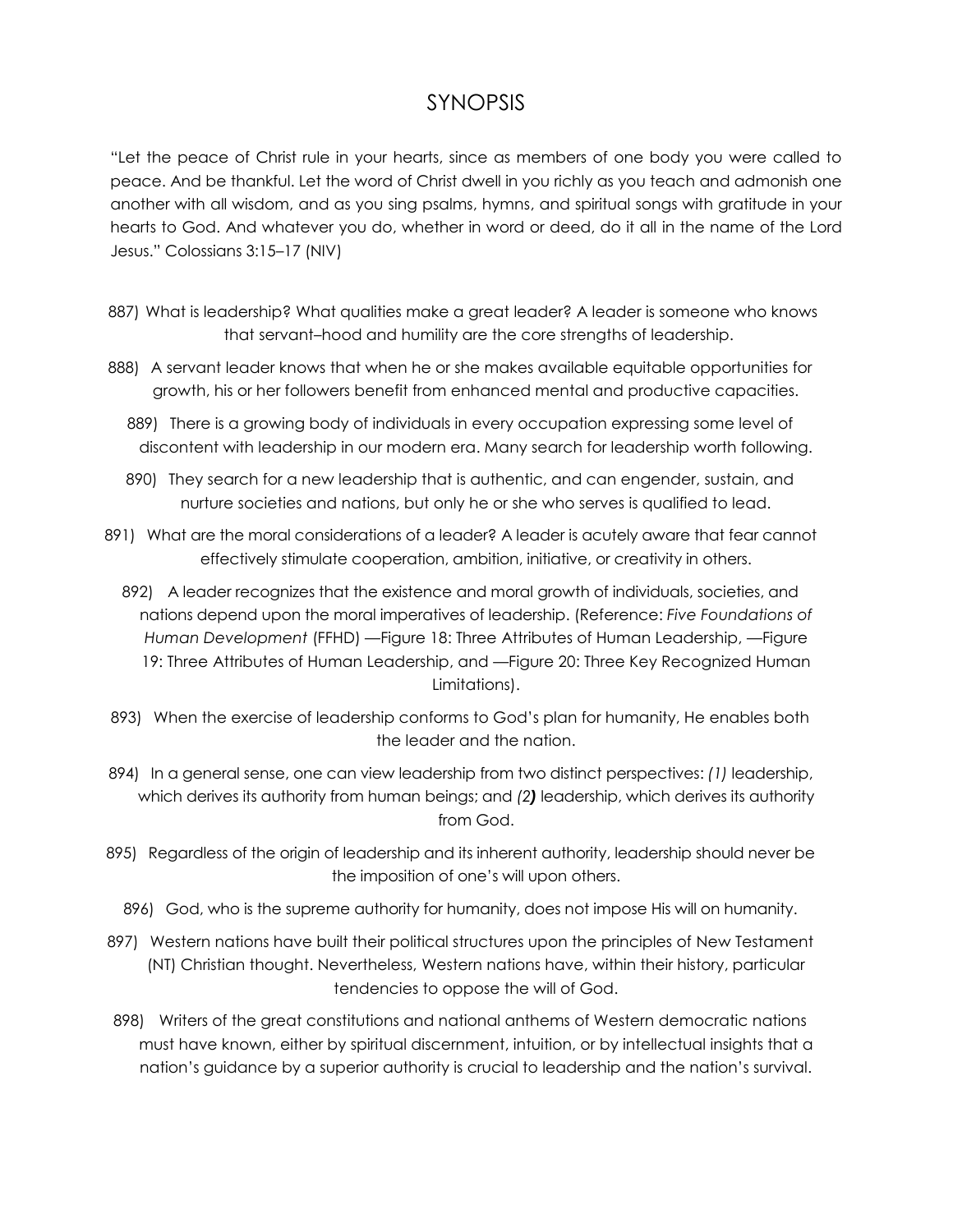- 899) There is a natural tendency for us to assume that what qualifies the individual as a leader is his or her position of power, election to an office, or personal attributes – erudition, charisma, or courage.
	- 900) One naturally assumes that being the head of an organization or institution equates to leadership.
- 901) Is leadership inherent in positions of authority? Not necessarily. Leadership begins with spiritual discernment, spiritual development, and the recognition of human limitations.
- 902) The Apostle Paul teaches us that God's guidance ought to be at the heart and center of leadership, but this does not occur naturally. In order to manage God's creation, leaders must seek His guidance.
	- 903) The evidence of this need underpins Western nations' constitutions, and national anthems, which recognize freedom, justice, and preservation and protection as the inalienable rights of every human being.

904) True leadership, is the exercise of moral duty without regard to color, race, culture, language, religion, nationality, or social or economic class. This leadership perspective can only come from a heart informed by God.

- 905) Henry Grady Weaver *(*1889–1949*)*: "The Romans were never able to solve the problem of true constitutional government. But their partial recognition of human rights under law brought the problem into the open and was not without value in leading to its solution some 1,400 years later."
	- 906) Henry Grady Weaver *(*1889–1949*)*: "Try to rewrite the Declaration of Independence without reference to the Christ axioms. You'll find it can't be done."
- 907) Despite the noble goals of world nations, the reality of human leadership often falls short of our intentions.
- 908) Leadership may bear conscious or subconscious prejudice against others with whom we have no common bond or heritage, and this has been an integral part of our recorded history for six thousand years.
- 909) Leadership is a way of life, which brings increasing opportunities to transform ourselves as we give unwavering service to those whom we lead.
	- 910) Positions of authority do play a part in leadership, but only from the point of view of appointment, because the essentials of leadership are its functions.

*(Excerpt, taken from THOUGHTS TO ENLIGHTEN AND EMPOWER THE MIND. FOUNDATION 2: MORAL FOUNDATION. 2.1 LEADERSHIP (GUIDANCE), PP. 101-103. © 2011 Errol A. Gibbs and Philip A. Grey. All rights reserved).*